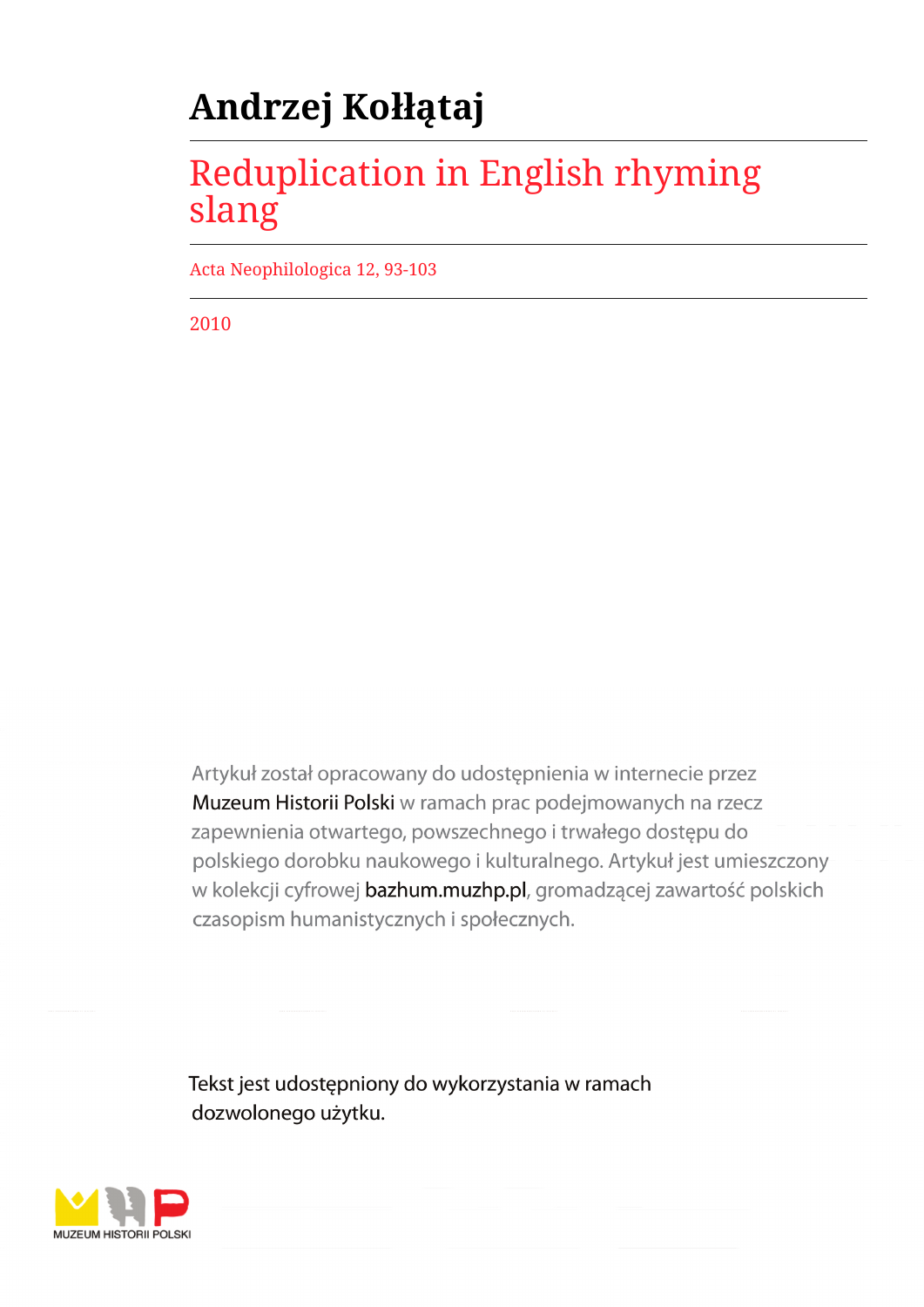## **Andrzej Kołłątaj**

Wyższa Szkoła Bankowa w Gdańsku Kolegium Kształcenia Nauczycieli Języków Obcych w Gdańsku

## REDUPLICATION IN ENGLISH RHYMING SLANG

**Key words**: reduplication, slang, cryptic, typology, compounding

## **Introduction**

The aim of this paper is to present the typology of reduplication in English and to focus on rhyming slang as this is a domain of language where reduplication abounds. The paper centers on the two basic types of reduplication – exact and non-exact and also introduces the notion of implied reduplication, striving to present rhyming slang as a domain of language where it is conspicuous. It is also aimed at contrasting various definitions of slang. The paper views the research material from the sociolinguistic standpoint and stresses the social influence on language by providing socially relevant examples of regular patterns of variation [see Spolsky 1998: 3–5]. Another field of language study relevant to the research is derivational morphology concerned with the process of word formation including compounding or composition.

## **General Slang – Definitions**

There are several equally authoritative definitions of slang, all of them stressing a different aspect of the phenomenon. Jonathon Green defines slang as:

a deviation from the mainstream socially accepted and educated language. Slang defies proper speech and asserts its rogue status; it excludes what is regarded as standard [Green 2006: vii].

*The Oxford English Dictionary* defines slang as:

the special vocabulary used by any set of persons of a low and disreputable character […] Language of a low and vulgar type […] Language of a highly colloquial type, considered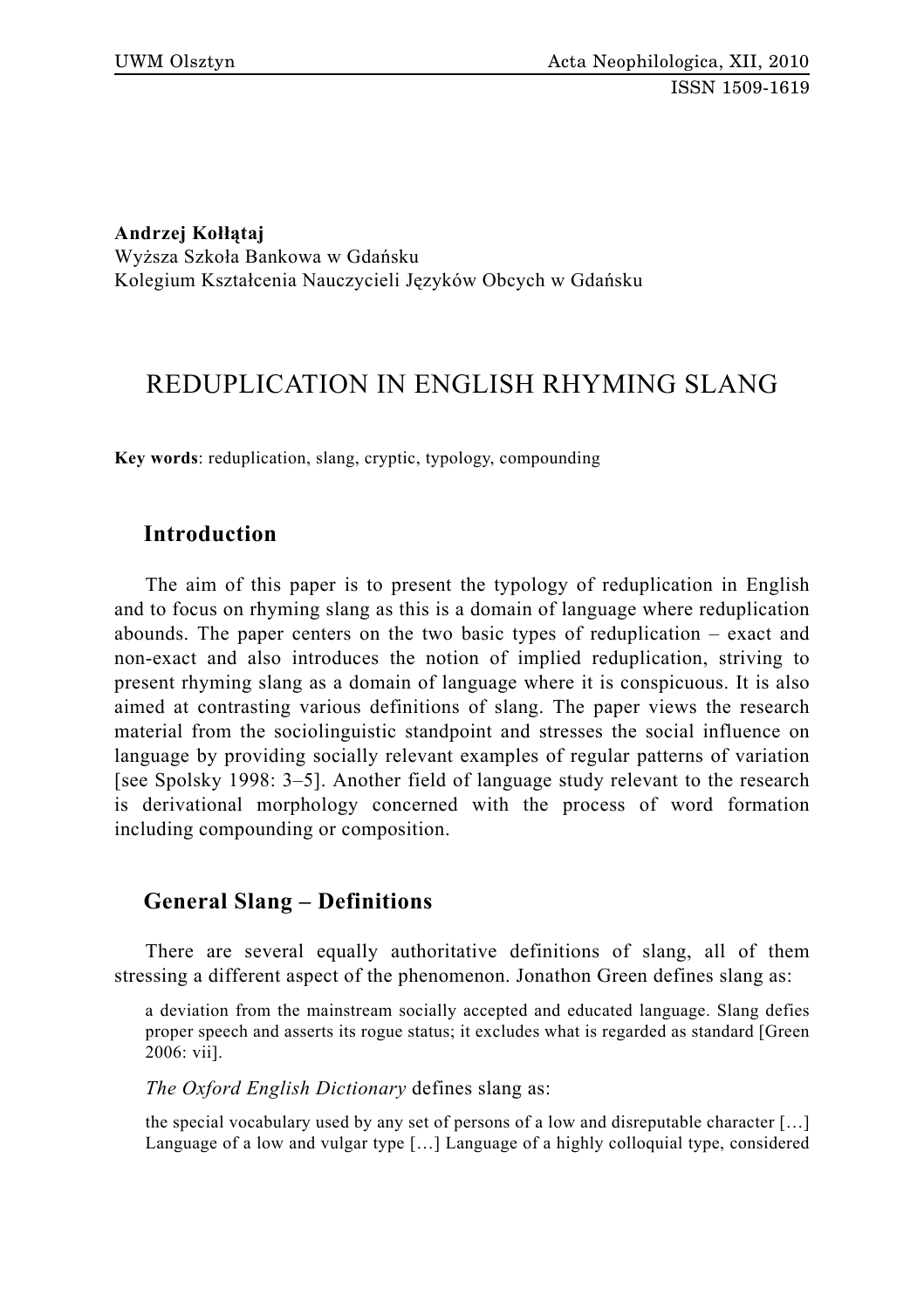as below the level of standard educated speech, and consisting of either new words or of old words employed in some special sense.

#### *Cobuild Dictionary* says that:

slang consists of words, expressions and meanings that are informal and are used by people who know each other well and who have the same job or the same interests. Slang is not considered suitable for formal social situations or serous writing.

#### John Camden Hotter defined slang as:

evanescent vulgar language, ever changing with fashion and taste, spoken by persons in every grade of life, rich and poor, honest and dishonest […] Slang is indulged in from a desire to be familiar with life, gaiety, town humor and with the transient nicknames and street jokes of the day [...] Slang is as old as speech and congregating of people together in cities [Hotter 1895].

Robert Chapman in the preface to his *American Slang Dictionary* [1986] stated that slang is a specialized language of subcultures or "undercultures", the criminal underworld being the most prolific contributor providing the highest number of unceremonious and irreverent expressions which enrich their "cant" or "argot". By implication, it is bad language (*sub*, *under*, *criminal*, *unceremonious*, *irreverent* are all negatively charged). He enumerated several under or subcultures, social and ethnic groups which have contributed significantly the development of slang as primary users – soldiers, sailors, policeman, show business workers, students, drug addicts, to name but a few, as well as the prominent influx from Black American English and Yiddish. He goes on to say that when slang is used outside the group where it was created it becomes secondary slang.

The analysis of these definitions provides different angles of approach towards this language phenomenon. The mentioned definitions stress different aspects of slang discourse – rebelliousness, defiance of standards, group solidarity or hint at its rhetorical inferiority, changeability and mutability. They also pinpoint the social groups in which slang terms are generated before they gain wider recognition. Interestingly enough, the mid-19th century definition by J.C. Hotter is particularly authoritative as, similarly to modern theories, it views slang as a pan-class language phenomenon. It hints at intra-language code switching very well reflected in the work of William Labov [1966] and further analyzed by John B. Pride. Says Pride:

Much of one's language behavior […] is probably normative, in the sense of conforming to one's own ideas of the norms of the group ones *a*s*pires* to rather than the performance of the group one *belongs* to [Pride 1974: 30].

When involved in conversation acts taking place in diverse social situations people choose styles of discourse (codes) depending on the social identity or values they adhere to in a particular social context. Therefore, the use of slang discourse is interchangeable with standard language – the situation reminiscent of diglossia, where two languages are used interchangeably (a high and low variety).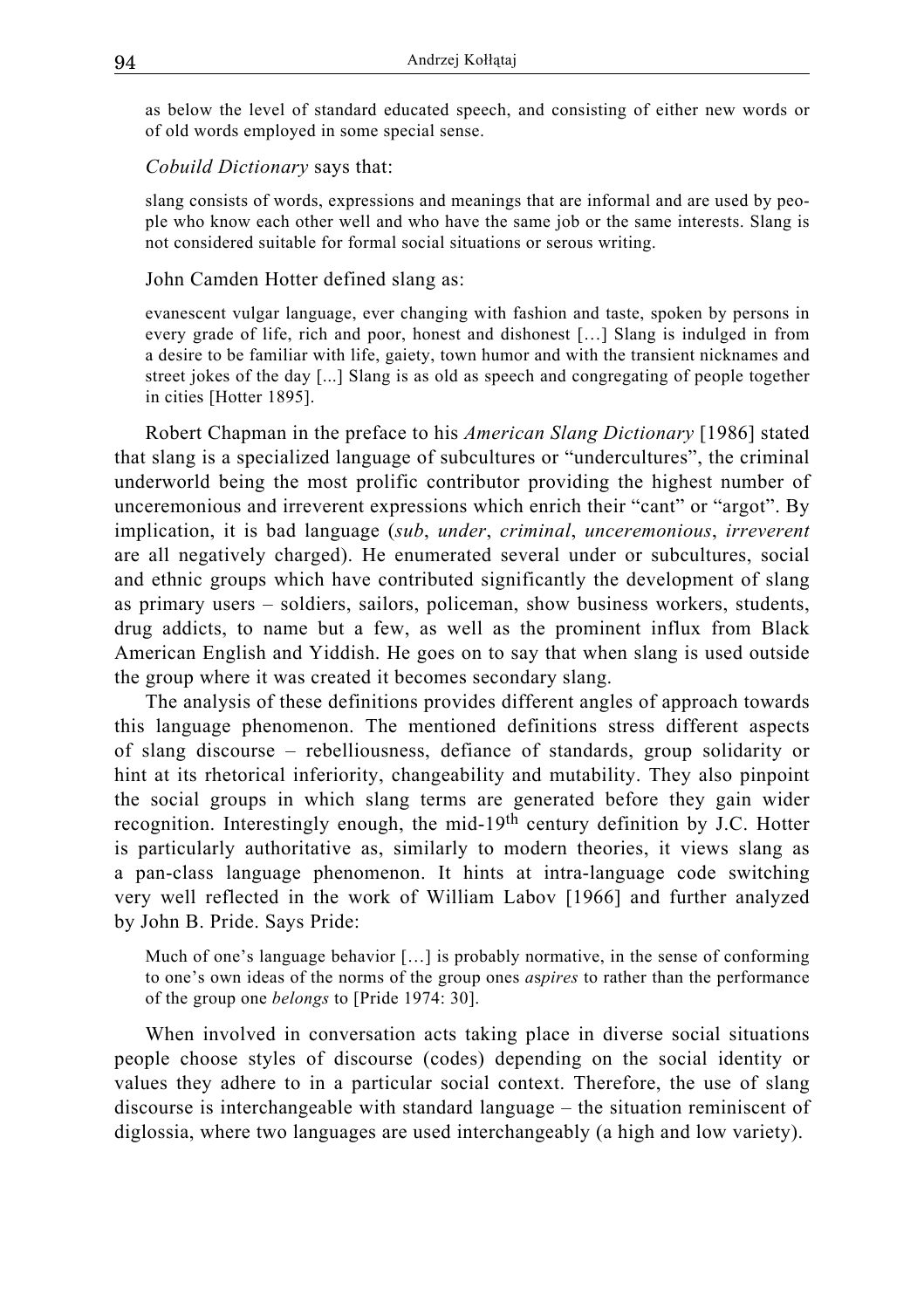The quoted definitions are reliable but display some nomenclatural inconsistencies. The use of the word "colloquialism" and "vulgar" in relation to slang call for a more in-depth look. Says Maciej Widawski:

Colloquialisms are informal expressions more common in conversation than in formal writing, and usually convey the feel of easygoing naturalness. All this can be said of slang, which is colloquial *per se* and belongs to the spoken part of language. Still not all colloquial expressions are slang [Widawski 2003: 29–30].

Slang, unlike colloquialism, owes its distinctive character to its deviation from the accepted standards. It bears clear stigmata of rebelliousness and social unacceptability. Colloquialisms may be equated with informal discourse which is not by nature divergent in tone from standard language. The term "vulgar" cannot be applied in relation to slang indiscriminately. The meticulous study of the slang lexicon [see Widawski 2003: 33–37] proves that much slang is vulgar. Vulgarity is an inherent element of slang. However, it is a mistake to think that all slang is vulgar and belongs to the domain of taboo expressions. The analysis of the slang corpus shows that slang, although improper in many social contexts, does not always violate social norms by conveying rudeness, offensiveness or obscenity. That is why slang is used in the media including popular TV shows and renowned global general and business magazines.

The most precise definition of slang has been suggested by Widawski in *The Anatomy of American Slang.* It goes as follows:

Slang is an ever-changing, highly expressive style of language. It consists of novel words or standard words used with new meanings that are considered informal and often vulgar. They are used primarily in spoken language in place of standard words, usually to convey some extra information, usually psychological, sociological or rhetorical in nature. The psychological (or behavioral) element includes such information as emotional states, humor, familiarity and secrecy. The sociological element includes solidarity or group identification, distancing, alienation and rebellion against the existing order. The rhetorical element includes informality, conciseness, deliberate vagueness and forcefulness of expression [Widawski 2003].

The strength of this definition lies in the fact that it says that slang discourse may be used instead of standard discourse, which is a matter of a conscious, individual stylistic choice determined by social situations the speaker confronts. This definition can be enriched by the addition of one more aspects which became conspicuous during my study of slang – about 10% of slang are rhyming slang expressions based on reduplication. Slang adds melody to everyday expressions through frequent application of rhyme and the usage of prosodic features. These are the tools which allow slang to build its forcefulness. Rhyme is usually linked with humor, wit, fun and vagueness, which are rhetorical constituents.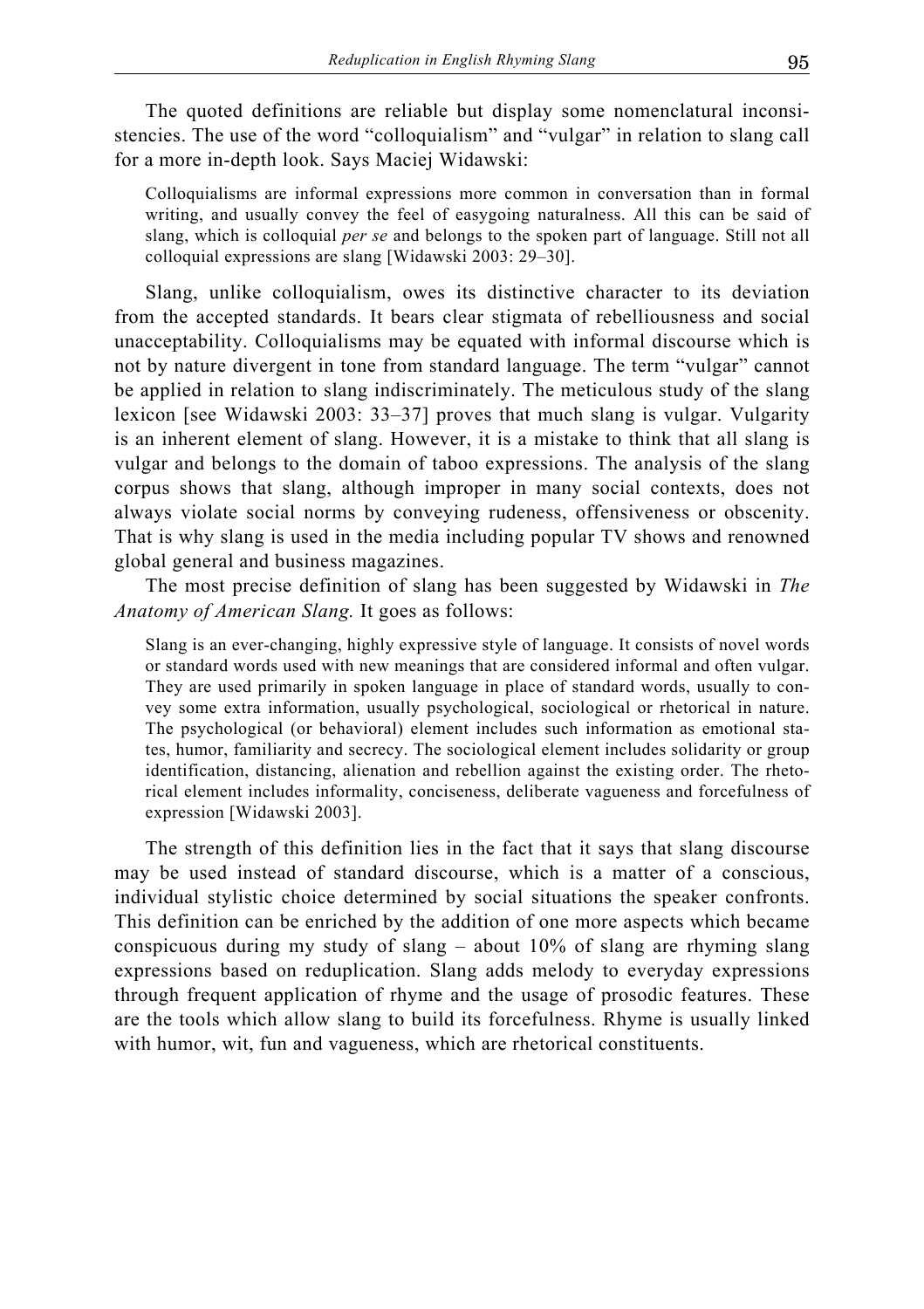## **Rhyming Slang and Reduplication**

Compounding involves putting together two or more lexical items so compounds are words consisting of elements which are words themselves. Reduplication, as part of compounding, is a morphological process by which the root or stem of a word is repeated. Reduplication may be viewed as a special case of compounding as Otto Jaspersen [1965: 174] uses the term 'reduplicative compounds' with reference to lexical items consisting of two or three elements and displaying phonological similarity. There are many distinct varieties of compound formations and reduplicative compounds are one type of these varieties. Reduplication, alternatively called doubling or cloning, is a common phenomenon in standard English and is also conspicuous in slang. English rhyming slang is often based on exact and non-exact reduplication. The rhetorical effect is that rhyming slang expressions based on reduplication sound jocular, witty or even childlike. They add melody and rhythmic beat to linguistic expressions which are the markers of slang's spoken, rap-like nature. They are more popular in American English where cryptic rhyming slang based on back-clipping (described later in the paper) has never had much appeal.

These citational corroborations illustrate the exact reduplication (the repetition of the entire word):

- *Oh, the Prince has a boo-boo* [a bump; childish, euphemistic]. *He bumped his head and needs a band-aid.* [Ziefert 2005]
- *He tried to be buddy-buddy* [a sexual partner but not a steady lover] *but I wasn't buying that either.* [Partridge 2006]
- *Anyone want din-din* [dinner, any meal]*?* [James 1988]
- *Any ha-ha* [marijuana or hashish] *for me?* [James 1988]
- *The matter is so hush-hush* [secret, undercover] *I can't talk about it over the phone.* [James 1988]

These examples illustrate non-exact reduplication (most commonly, the first letter of the second word or the medial vowel is changed):

- *The prophets had a bit of an argy-bargy* [an argument, a noisy dispute] *up at the temple.* [Ryken 2001]
- *I'll have to pay you what I owe you in dribs and drabs* [in very small portions, bit by bit]. [James 1988]
- *Give me an itsy-bitsy* [tiny, insignificant] *piece. I'm on a diet.* [James 1988]
- *Why is he June-Julying* [tremble; express fear; South Africa] *like that?* [Thorne 2007]
- *Critically acclaimed movies like "Welcome to the Dollhouse" and last summer's "Kids" – which followed a "virgin-surgeon"* [a predatory man interested in having sex with young girls usually disposing them of their virginity] *on the prowl-show girls as prey.* [C. Hall, S.Miller, *The Body Impolitic*, Newsweek 1997]

The third case of reduplication is triplication where three elements are exactly or non-exactly repeated: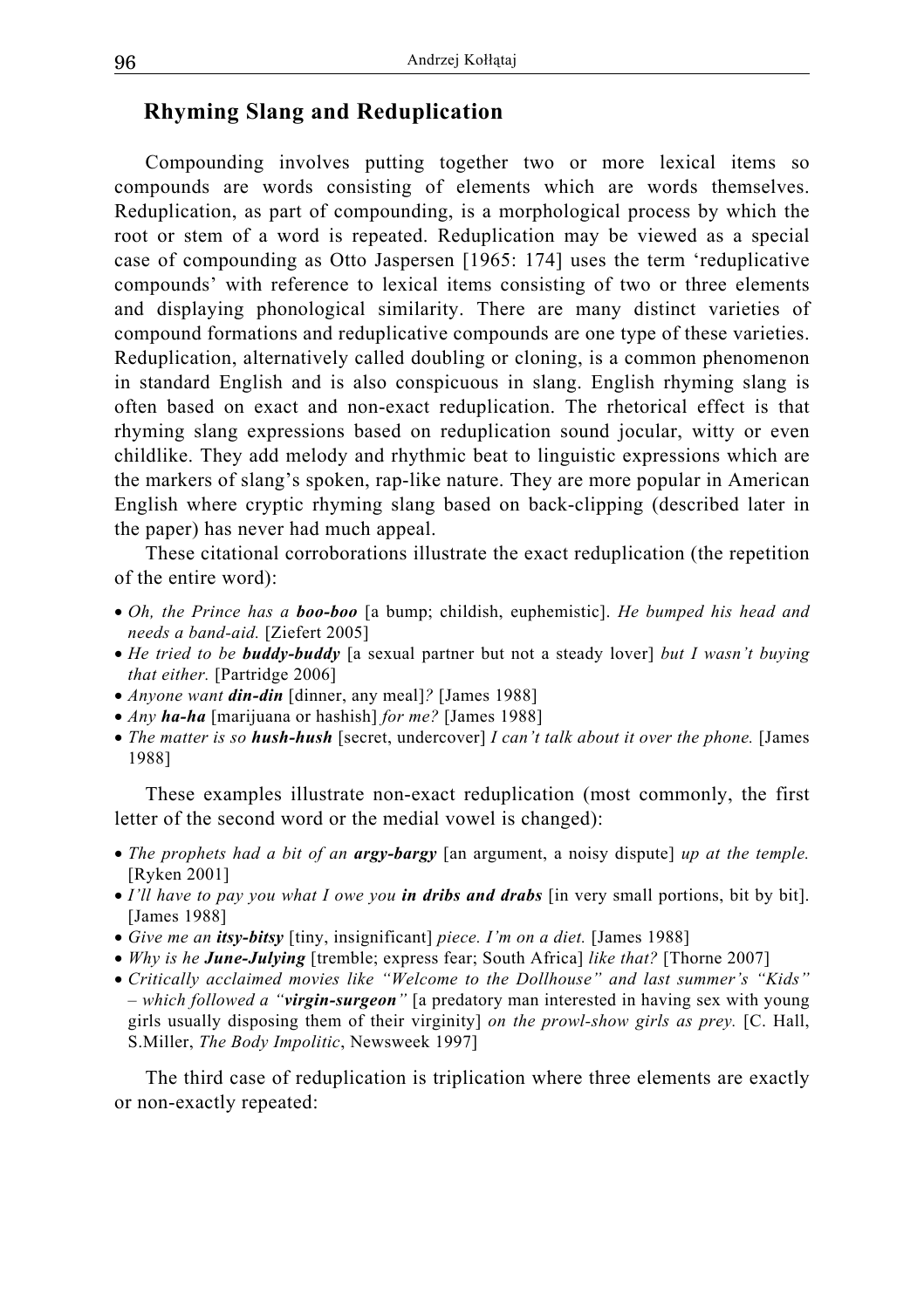- *The plane crashed. Yadah-yadah-yadah* [blah-blah-blah, gibberish, incessant chattering; onomatopoeic; it can be repeated many times]. [*Broken Arrow*, film, 2000]
- *He's always so, well, la-di-da* [affectedly fashionable or stylish]. [James 1988]
- *That's interesting. What does that mean to you. Anger is a blocked wish. Boo-fucking-hoohoo* [an expression of mockery and sarcasm]. [*Analyze This*, film, 1999]
- *That's not a bad little rub-a-dub-dub* [a pub] *you've got there, mate.* [James 1988]

Expressions such as American *rusty-dusty*, *super-duper* or *dilly-dally* or British *argy-bargy*, *blah-blah-blah*, *easy-peasy*, *nana* or *claptrap* add melody and rhythm to the spoken discourse.

## **Back-Clipping and Reduplication in Cockney Rhyming Slang**

Compounding, back-clipping and implied reduplication are derivational processes behind the formation of Cockney rhyming slang expressions. Compounding is a common process in Cockney rhyming slang word formation: compounds, in are words consisting of elements that could function independently of each other as separate lexical items. Rhyming slang often uses proper names that are compounds or compounds and phrases referring to everyday human experiences. The next step in rhyming slang word formation is back-formation or back-clipping, which is a common process in general slang. It has been observed [see Widawski 2003: 145–150] that many slang words get clipped once enough syllables are given to make a slang word intelligible. The same process abounds in cryptic rhyming slang, where the second component of a compound is often dropped. The first component is enough to provide a metaphorical reference. This process may also be described as implied reduplication as a rhyming slang expression exists because it is associated with another one which rhymes with it. The following example illustrates the simple mechanism behind Cockney rhyming slang word formation and illustrates the notion of implied reduplication:

2) *China gate* rhymes with *mate*

3) *China = friend*

"Gate – mate" is here a reduplicative pair accounting for rhyming association.

The users rely on association and rhyme to communicate in Cockney rhyming slang. That is why reduplication in this type of slang functions at the implied level. The following citational examples include common Cockney rhyming slang expressions which date back the 19<sup>th</sup> and early 20<sup>th</sup> centuries. They belong to the core of the rhyming slang lexicon. Some of them may not be in popular use nowadays but are perfectly recognisable by native speakers of English. The word in parentheses is usually omitted :

- *That Barnaby (Rudge)* [judge; Barnaby Rudge was a character in Dickens's novel of the same title] *ain't wearing no wig!* [James 1988]
- *Do something with your Barnet (Fair)* [hair]. [Fletcher 2008]

<sup>1)</sup> *mate = friend*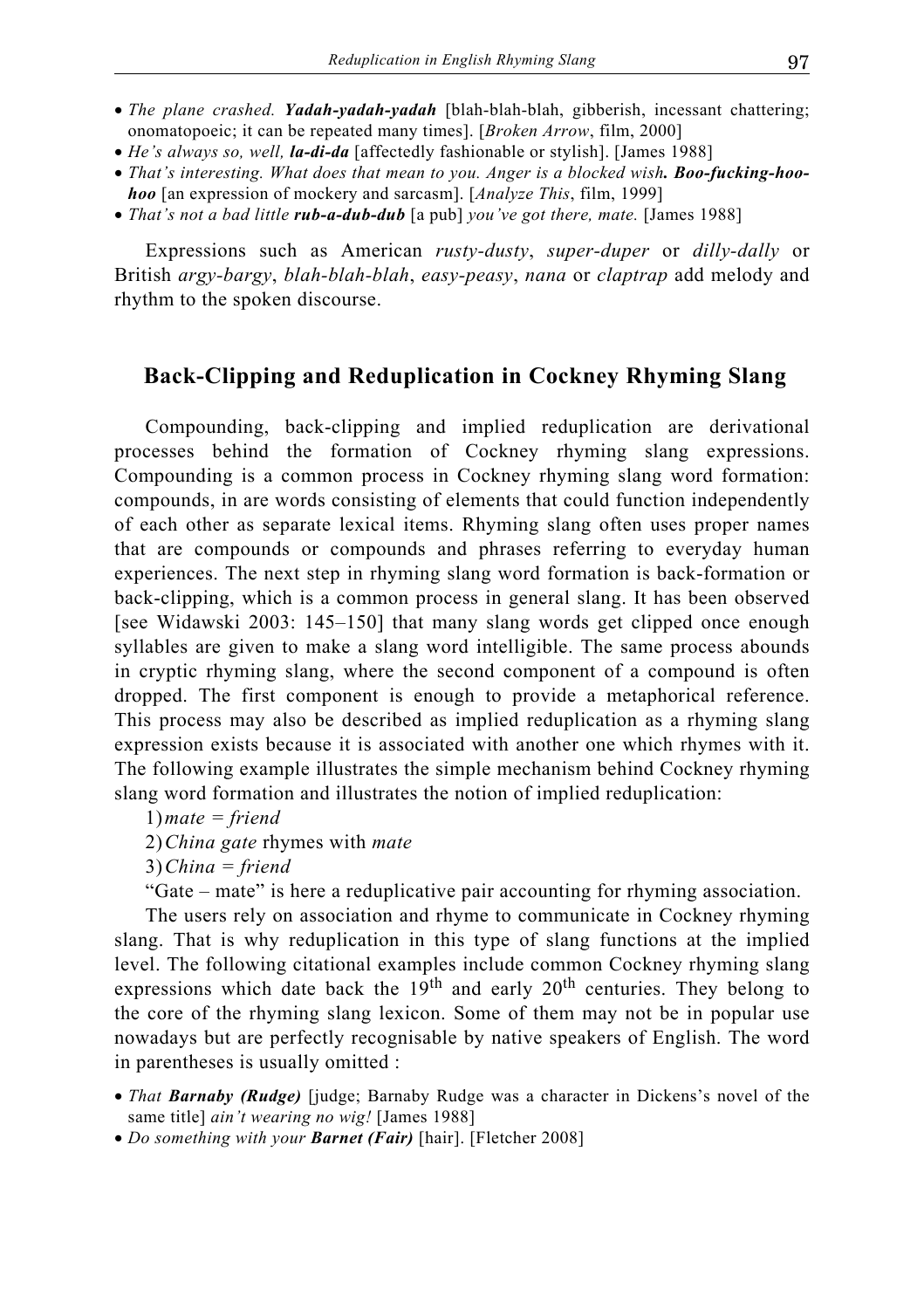- *Why are you looking at me like that? Is there something wrong with me boat (race) [face].* [James 1988]
- *He's totally Brahms (and Liszt)* [drunk; *Brahms and Liszt* rhymes with *pissed* = drunk]. [Fletcher 2008]
- *Okay, put up your <i>dukes* [the fists; *Duke of York rhymes with fork, fork* = finger = hand = fist; always in the plural]. [Fletcher 2008]
- *Nice hampsteads* [the teeth; *Hampstead Heath* rhymes with *teeth*]. [Fletcher 2008]
- *That's using your loaf* [the head, the brain; *loaf of bread* rhymes with *head*]*!* [James 1988]
- *Nice jimmies* [shoes; *Jimmy Choo* rhymes with *shoe*; Jimmy Choo was a famous shoe designer]*, mate!* [Fletcher 2008]
- *If you've got to pen (and ink)* [to stink; a full expression is used for clear reference] *like a badger's backside, do so a long way from me.* [James 1988]
- *My plates (of meet)* [feet] *are killing me.* [Fletcher 2008]
- *Will your trouble (and strife)* [one's wife] *let you out to the pub tonight?* [James 1988]
- *Would you fancy some good Rosie (Lee)* [tea]*?* [Fletcher 2008]
- *The Sweeney (Todd)* [a police flying squad, especially in London; Sweeney Todd was an early 19<sup>th</sup> century London barber convicted of murdering his clients; normally with "the"; *Sweeney Todd* rhymes with *squad*, squad = police] *is London's top crime-busting unit.* [James 1988]
- *I would not say he's a raspberry* [a cripple; *strawberry ripple* rhymes with *cripple*; raspberry ripple is a variety of ice-cream]*, but he has great difficulty with walking.* [James 1988]
- *You're going for a wedding, you need a new titfer* [a hat; *titfer* rhymes with *tit-for-tat*  which rhymes with *hat*; phonetic merging]*, a dicky (dirt)* [shirt]*, a Peckham (Rye)* [tie] *and a whistle (and flute)* [suit]. [Fletcher 2008)]

In many instances, like in the expressions presented above, the first element of the compound is a sufficient signal indicating a word referred to. These are backclipped compounds as the second component responsible for rhyme is omitted. Therefore the impression that a rhyming slang expression is totally unrelated to the concept or object it denotes. Although in most rhyming slang expressions there is a tendency for the second component of a compound to be dropped, there are many cases when both elements of the compound are retained. The following citational evidence is a further illustration of implied reduplication:

- *She likes to watch the baked bean* [the Queen] *on the telly*. [James 1988]
- *Jack's round at his cuddle and kiss* [a girl; *cuddle and kiss* rhymes with *miss*, miss = girl]. [James 1988]
- *When does your God love her* [mother] *get home?* [James 1988]
- *All right, here's a big ben* [ten pound sterling; phonetic merging pronounced as 'bigen']. *Don't spend it in one shop*. [James 1988]
- *I'll give you a quid for big ben* [the numeral 10, ten of anything] *of them*. [Fletcher 2008]
- *How many eggs? A country cousin* [dozen]*, please*. [James 1988]
- *Surely, a cow and calf* [a half] *is enough*. [James 1988]
- *I'll take a deep-sea diver* [a five pound note; *deep-sea diver* rhymes with *fiver*, fiver = five pound note] *for my trouble, squire*. [James 1988]
- *A French loaf* [four pounds sterling; rhyming slang that depends on backslang to make a connection; *ruof* or *roaf* is backslang for *four*. *French loaf* rhymes with *roaf* = four]*? For that?* [James 1988]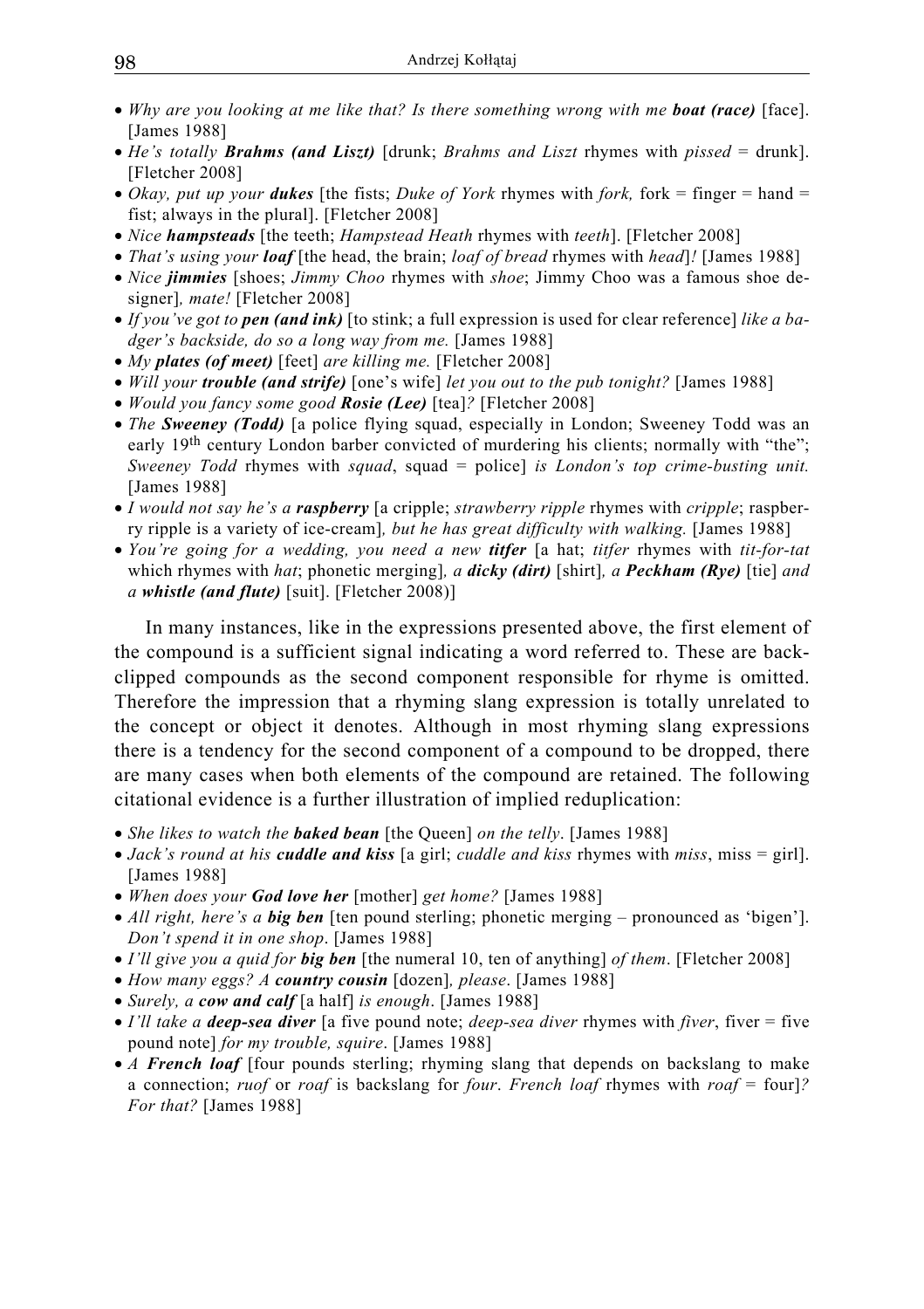- *Have you got a Lady Godiva* [five pounds sterling, a five pound note; *Lady Godiva* rhymes with *fiver*, fiver = five pounds sterling] *to spare?* [Fletcher 2008]
- *Is that all you can manage? One miserable saucepan lid* [a one pound coin; *saucepan lid* rhymes with *quid*, quid = one pound]*?* [James 1988]
- *That will cost you a Pavarotti* [10 pounds; *tenor* (Luciano Pavarotti) rhymes with *tenner*, tenner = 10 pounds; also **Aryton Senna** and **Tony Benner**]*, you know*. [Thorne 2007]
- *That will cost you a Placido* [10 pounds; *tenor* (Placido Domingo) rhymes with *tenner*, tenner =  $10$  pounds]. [Thorne 2007]

The clarity of reference may be the determining factor as far as back-clipping or the lack of it is concerned. There are many rhyming slang expressions which need to consist of both components of a compound to assert a straightforward connection with the implied word. Back clipping would impair the clarity of reference and the rhyming slang expression could be mistaken for another one, not necessarily rhyming. This is connected with slang's polysemy. Jonathon Green's *Dictionary of Slang* [2007] lists 21 expressions with the proper name *George*, many of them being rhyming slang. Similarly, there is more than a page of expressions with the proper name *Tom*, several of them being rhyming slang. We have rhyming expressions such as: *tom and jerry = merry*; *tom and sam = jam*; *Tom Cruise = booze*; *Tom Finney = skinny*; *tom, harry and dick = sick*; *George and Ringo = bingo*; *George Bernard Shaw = door*; *George Blake = snake*; *George the Third = a piece of excrement (turd)*; *George Bohee = tea*. The rhyming slang compounds consisting of popular first names have the tendency to remain in full form as a way of avoiding referential confusion.

There are also rhyming slang expressions consisting of three-word prepositional phrases; some of them incorporate conjunctions or, in rare cases, constitute a short sentence with a personal pronoun and the inflected verb *to be*. In such cases back clipping is avoided as it would spoil the rhyming effect – prepositions, personal pronouns or articles are not enough to imply an object or idea referred to. The compounds also remain in their full form in case of rhyming slang incorporating well-known cultural motifs such as the proper names from nursery rhymes, well known figures from history or geographical locations. The following instances of rhyming slang in context support this point and are a further illustration of implied reduplication:

- *Look at her easts and wests* [female breasts; normally with "the" and in the plural]*, china*. [Fletcher 2008]
- *I have some sensations in my George Melly* [belly; George Melly was a jazz singer; a full compound is kept for clear reference]. [James 1988]
- *We need some Tom Cruise* [alcoholic drinks; *Tom Cruise* rhymes with *booze* = alcohol] *tonight*. [Fletcher 2008]
- *Any Johnny Cash* [hashish; *Johnny Cash* rhymes with *hash*, hash = hashish or cannabis; Aust.] *for me?* [Thorne 2007]
- *Half pound of Johnny Rutter* [butter; a full compound is used for clear reference]*, please*. [James 1988]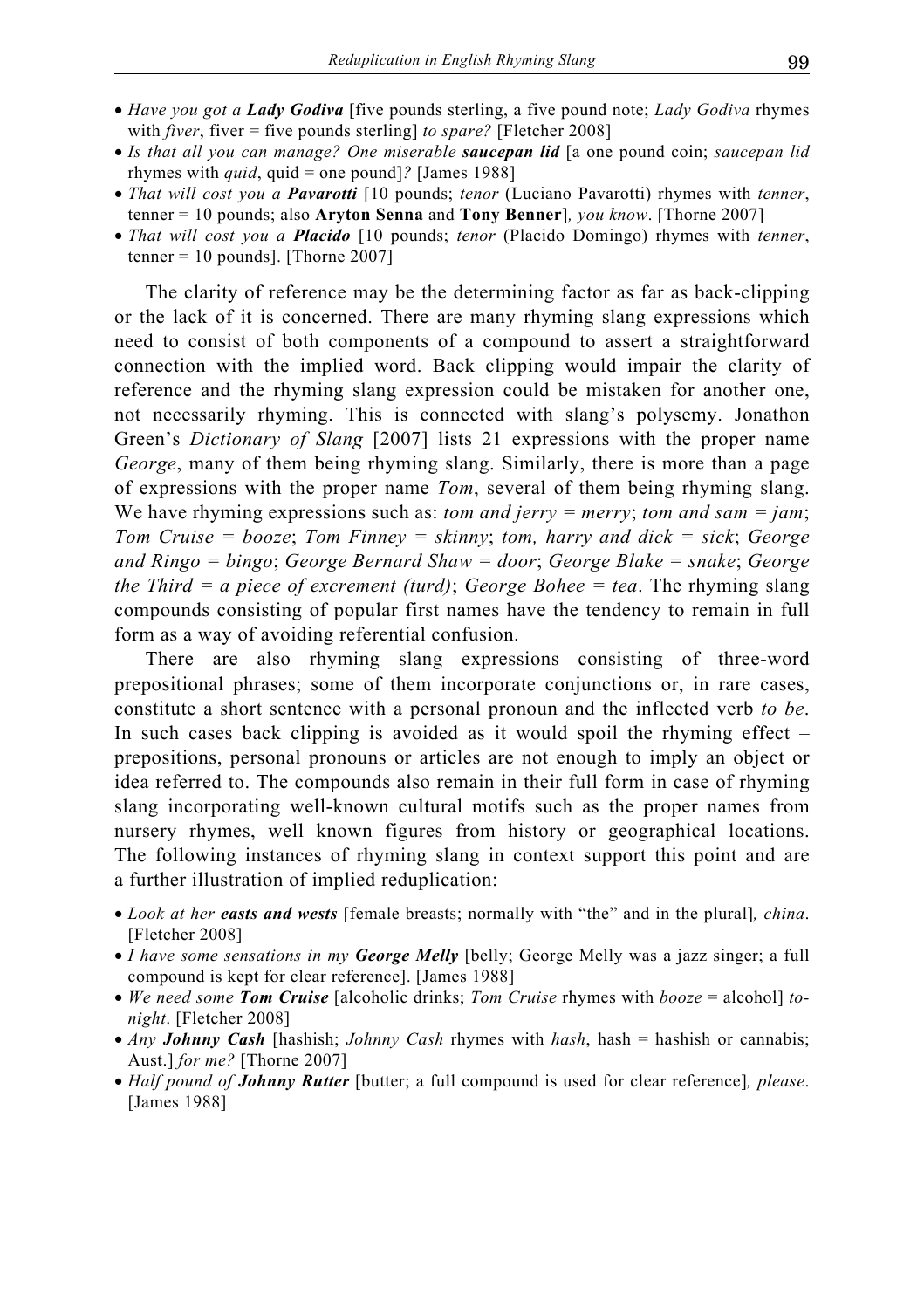- *There's a King Dicky* [a bricklayer; *King Dicky* rhymes with *brickie*, brickie = bricklayer; a full compound is used for clear reference; builders' slang] *here to see you*. [James 1988]
- *She came to the dance with a King Lear* [a male homosexual; *King Lear* rhymes with *queer*, queer = homosexual; a full compound is used for clear reference]. [James 1988]
- *That's a nasty Mars Bar* [a scar; a full expression is used for clear reference]*, Jimmy*. [James 1988]
- *I'm fed up with you, you oily rag* [a worthless person; *oily rag* rhymes with *slag*, slag = worthless person; used among friends]. [Fletcher 2008]
- *They were both very Scotch mist* [intoxicated due to drink; *Scotch mist* rhymes with *pissed*, pissed = intoxicated; a full expression is used for clear reference]. *They could only lie there and snore*. [James 1988]
- *There's a castle on that Jack and Jill* [a hill; a full expression is used as it originates from a nursery rhyme]. [James 1988]
- *The Surrey Docks* [venereal disease; *Surrey docks* rhymes with *pox*, pox = venereal disease; Tesco renamed the tube station next to its store to Surrey Quays but local people signed a petition to bring back the old name; a full compound is used as a proper name is adopted] *is an unpleasant thing to get*. [Fletcher 2008]
- *My horse was first past the Holy Ghost* [the post; a full compound is used as it is more expressive in full form] *and that matters, innit?* [James 1988]
- *An I'm willing* [five pence; *I'm willing* rhymes with *shilling*, shilling = five pence; five pence in modern currency is equivalent to one shilling in pre-1971 currency units; a full expression is used as we refer to money]*? For that?* [James 1988]
- *He threatened to punch me right in the in and out* [a nose; *in and out* rhymes with *snout*, snout = nose; a full compound is used for clear reference]*!* [James 1988]

This type of slang is a uniquely British phenomenon. This is one of the most frequently heard slang variants in Great Britain and countries which have been culturally influenced by Great Britain throughout history. Slang expressions coined in such a manner can be labelled "cryptic" as one concept is described in terms of the other. They rely on implied reduplication. The metaphors used in rhyming slang can be described, if we adopt the terminology proposed by George Lakoff and Mark Johnson [1981: 26–29], as the ontological type of metaphor where actions or non-physical things may be viewed as entities. The enigmatic character of Cockney-type rhyming slang has never had much appeal in the United States where the reduplication-proper type of rhyming slang predominates [see Widawski 2003: 177]. In the United States there is a stronger tradition of straightforwardness of expression, whereas in British culture the enigmatic nature of slang expression may be correlated with the cultural phenomena of understatement and play on words.

## **Reduplication in Hobson-Jobsons**

The next category of slang expressions incorporating rhyme and implied reduplication are hobson-jobsons. Ewart James [1987: ix] in the preface to his *Dictionary of Rhyming Slang and Colloquial Expressions* says that they are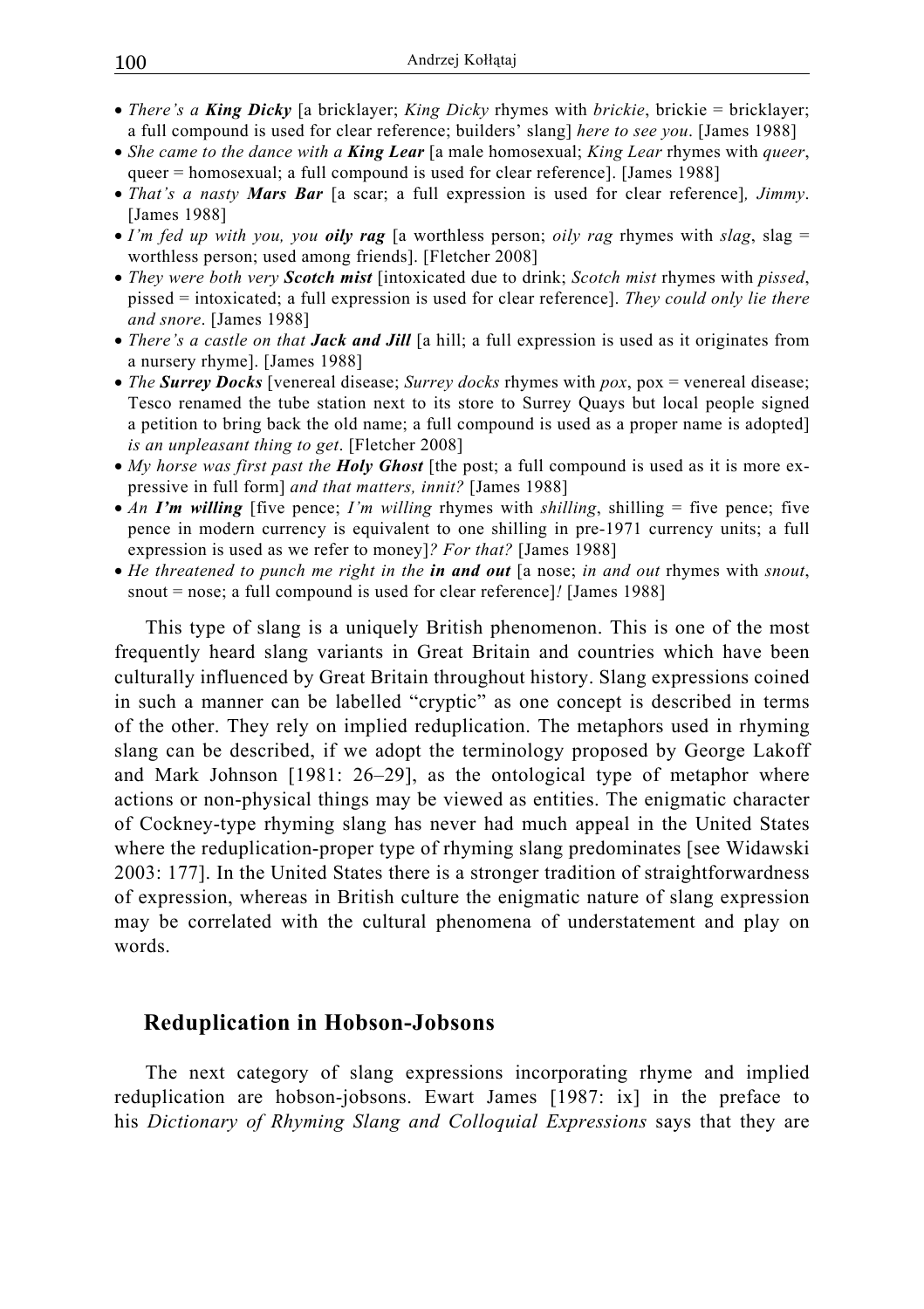foreign expressions substituted by familiar ones sounding similar but lacking semantic correlations with the original ones. This process is a result of historical contacts of the English language and with other peoples and cultures. The term "hobson-jobson" comes from the twisted anglicization of the Arabic slogan "Ya Hasan, ya Husayan" exclaimed by Muslim soldiers of the British Indian Army on parades in the 19th century [see James 1987: ix]. Prototypical hobson-jobsons are semantically twisted borrowings which reflect a common human desire to tame the unknown by means of adapting and domesticating it. Rhyme and implied reduplication function as a link between the original foreign expression and English slang expressions or colloquialisms deriving from them. The following mechanism illustrates how implied reduplication functions in hobson-jobsons:

*Mercy buckets* rhymes with the French *merci beaucoup.*

*Merci beaucoup* means 'thank you very much'.

*Mercy buckets* = *thank you very much.*

Such a type of word formation, involving implied reduplication, became popular in the 19th century London, especially in the East End, which has always been a melting pot. The following examples from Ewart James's dictionary illustrate this type of word formation:

- *All right you lot! Halt, tomatoes, turds* [a parody of a sentry's command to halt at British military bases in Cyprus, where the English *halt*, Greek *stamata* and Turkish *dur* all have to be called out (hobson-johnson)]*!* [James 1988]
- *The johndarm* [a policeman; from French *gendarme* = policeman (hobson-jobson)] *stopped at the door, tried the lock and moved on*. [James 1988]
- *It was a pleasant reception with kaliwater* [a sparkling wine, especially champagne; Arabic *kali* means 'alkali' and is the root of that word (hobson-jobson)] *and all that sort of thing*. [James 1988]
- *Mercy buckets* [thank you very much; from the French *merci beaucoup* (hobsonjobson)]*!That was great!* [James 1988]
- *Can we have that little parlivue* [an informal discussion or chat; from the French *parlezvous* meaning 'you speak' (hobson-jobson)] *just now, please?* [James 1988]

Through implied reduplication hobson-jobsons add wit and verbal playfulness to discourse. They have been coined by soldiers, sailors, explorers, tradesmen who are the most common general slang contributors. Some of them have been entering the aggregate of general slang gaining currency as traditional, recognisable vocabulary items. Many of them tend to be ephemeral and short-lived.

### **Conclusions**

Reduplication is conspicuous in the presented types of rhyming slang. Rhyming slang based on reduplication contributes to the dynamism of the English language which manifests itself through the changeability and mutability of English slang expressions. Many slang expressions are short-lived and vanish as quickly as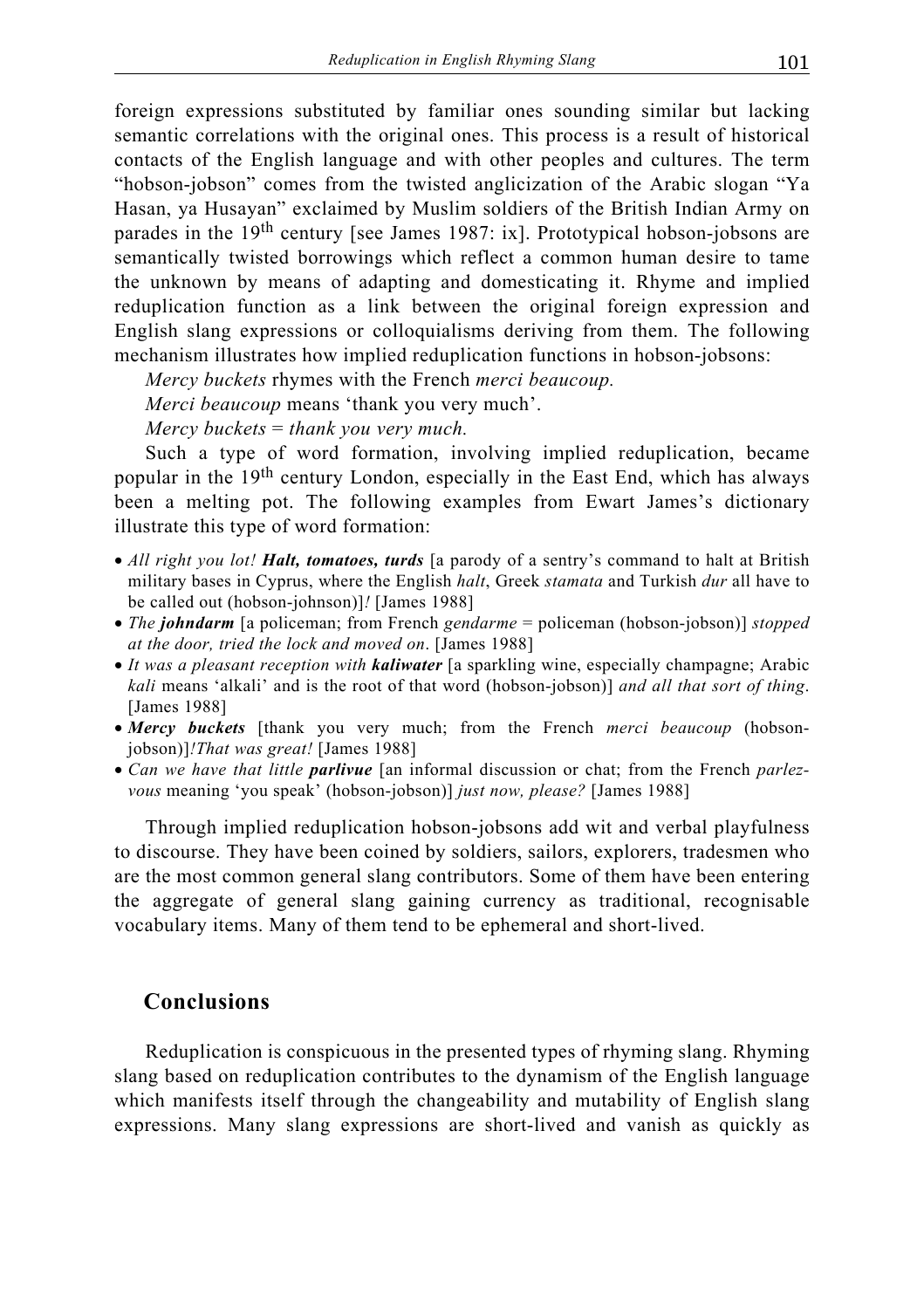they appear. The diachronic analysis rhyming slang allows us to conclude that expressions such as *bling-bling* meaning *jewellery* or *David Mellor*, *Paul Weller*, *Uri Gellar* and *Nelson Mandela* meaning *lager beer* (all these names rhyme with *Stella Artois* which is popular imported beer) as well as *Britney Spears* which also means *beer(s)* are rather ephemeral and will be quickly out of fashion. In case of Cockney-type rhyming slang, their existence in popular lexicon is determined by the popularity and recognisability of real-life figures used in figuration. They enjoyed the peak of their popularity in the 1990s and were primarily used among students for fun rather than secrecy. Nowadays students may find it rather odd to say "Let's go for a few Britneys" as this particular artist is past her heyday. By analogy, when Edward Heath was prime minister *heath* was rhyming slang for *teeth.* Implied reduplication in Cockney-type rhyming slang may be viewed as a productive mechanism as this type of slang expression is particularly prone to change.

Rhyming slang based on implied reduplication shares the characteristics of a dialect, sociolect and cryptolect. It is not a prototypical dialect as its speakers are capable of not using it (code switching). It used to be a sociolect and cryptolect in the 18th and 19th centuries as it was used by the working class of London for secrecy. In the second half of the  $20<sup>th</sup>$  century it gained currency as a witty, everchanging, jocular and playful way of expression transcending the boundaries of the social group it originated in. Its popularity has been further perpetuated by feature films such as *Lock, Stock and Two Smoking Barrels* (1988), *Ocean's 11* (2001), *Dr. Who* (new series, 2006), *Hooligans* (2005) to name but a few.\*

#### **Bibliography**

Chapman, R.L. (1987). *American Slang Dictionary*. New York, Harper & Row Publishers.

Green, J. (2006). *Cassell's Dictionary of Slang*. London, The Orion Publishing Group.

- Hotten, J.C. (1895). *The Slang Dictionary or The Vulgar Words, Street Phrases and 'Fast' Expressions of High and Low Society.* London, J.J. Hotten.
- James, E. (1988). *Dictionary of British Slang & Colloquial Expressions*. Lincolnwood, Illinois, NTC Publishing Group.
- Jaspersen, O. (1965). *A Modern English Grammar on Historical Principles*. Part IV: *Morphology*. Copenhagen, Ejnar Munksgraad.
- Labov, W. (2001). *Principles of Linguistic Change. Social Factors*. New York, Wiley-Blackwell.
- Lakoff, G., Johnson, M. (2005). *Metaphors We Live By*. Chicago, University of Chicago Press.

Partridge, E. (2006). *The New Partridge Dictionary of Slang and Unconventional English*. New York, Routledge.

Pride, J.B. (1974). *The Social Meaning of Language*. London, OUP.

<sup>\*</sup> Special thanks to John Fletcher for verifying rhyming slang expressions listed in dictionaries and providing historical and sociolinguistic insight into Cockney rhyming slang during my research in Portsmouth, England in 2008.